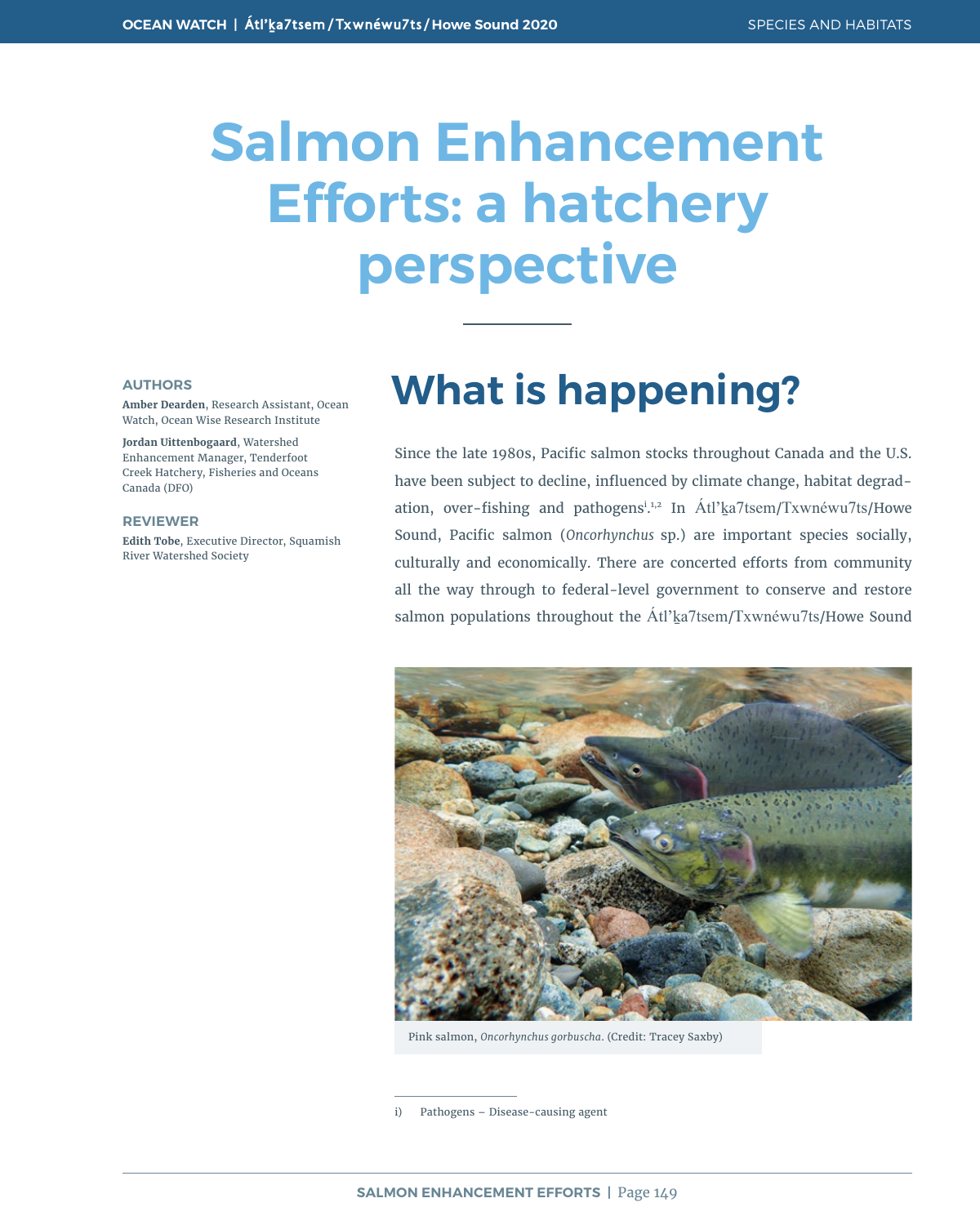watershed (see [Salmon](https://oceanwatch.ca/howesound/wp-content/uploads/sites/2/2016/12/OceanWatch-HoweSoundReport-Salmon.pdf), Ocean Watch Howe Sound Edition [OWHS] 2017). However, the current lack of comprehensive, local data on wild salmon populations in Atl'ka7tsem/Txwnéwu7ts/Howe Sound is a key challenge in moving these efforts forward. This lack of information has also led to the primary focus of this article being hatchery enhancement efforts.

# **What is the current status?**

Citizen science groups play an important role in protecting and restoring salmon habitat (See Citizen Science, OWHS 2020). For example, the Bowen Island Fish and Wildlife Club (BIFWC) monitor the health of local creeks, work on restoration projects in impacted waterways and engage with schools and communities to educate about salmon conservation.<sup>3</sup> There has also been mobilization on multiple projects in the Skwxwú-7mesh/Squamish area aimed at reducing threats to salmon populations and restoring habitat, undertaken by the Squamish River Watershed Society and the Squamish Streamkeepers Society, amongst others.

Tenderfoot Creek Hatchery, funded and run by Fisheries and Oceans Canada (DFO), and the Bowen Island Terminal Creek Hatchery, run by BIFWC, under the supervision of DFO, are playing a key role in salmon conservation and restoration in Átl'ka7tsem/ Txwnéwu7ts/Howe Sound. Adult females are caught before laying their eggs. The eggs are harvested and cared for at these salmon hatcheries, before being released as juveniles. Bowen Island Hatchery produce chum and coho for release yearly, and pink during odd years.<sup>3</sup>

Hatchery-raised salmon theoretically have higher survival rates than their wild counterparts, due to experiencing fewer environmental impacts (e.g., flooding, predation, lack of nutrition); however, this is not conclusive.<sup>4</sup> Conditions during the young salmons' early marine period impacts their growth, and in turn their survival rates, and this can vary between and within years.<sup>5</sup> Regardless, these programs are an effective tool to help increase salmon populations.

There are currently no comprehensive escapement<sup>ii</sup> data or stock assessment programs available for Átl'ḵa7tsem/Txwnéwu7ts/Howe Sound salmon populations. Instead, DFO salmon stock assessments occur for the entire Strait of Georgia Conservation Unitiii. The limited data that are available in Átl'ka7tsem/Txwnéwu7ts/Howe Sound for five Pacific salmon species (i.e., Chinook, chum, pink, coho and sockeye) show high variability between years with no clear trends in the numbers of adult salmon returning to spawn in the Sound's rivers. Information on individual species is detailed below.

iii) Conservation Unit – a group of salmon that is isolated enough from other groups that the population would struggle to repopulate if extirpated.

ii) Escapement – the number of salmon that are not caught in fisheries (commercial, recreational, ceremonial) and return to their freshwater spawning areas.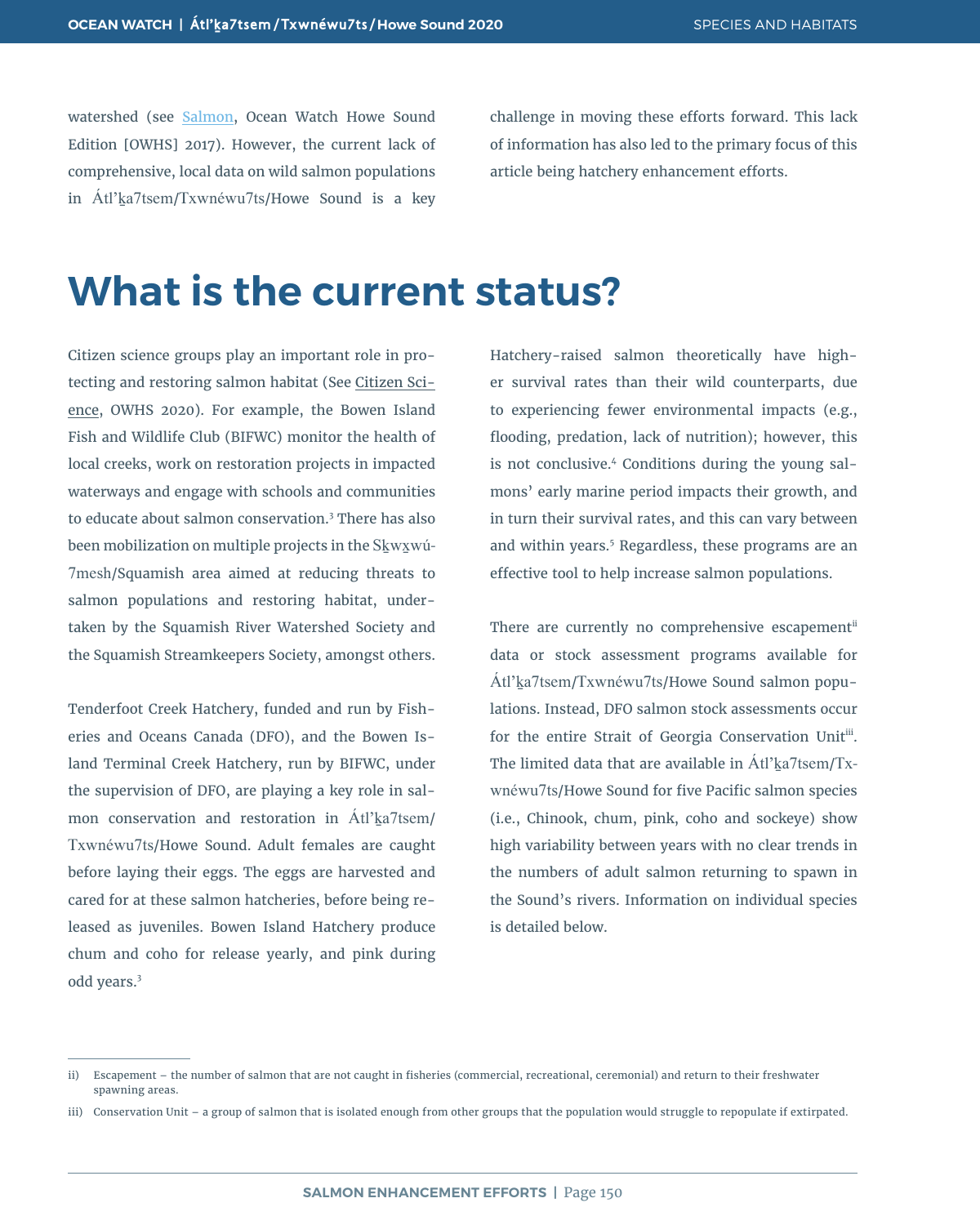### **Chinook salmon** *(Oncorhynchus tshawytscha)*

Overall, Strait of Georgia Chinook populations appear to be bouncing back from historic lows noted in 2009. Chinook returns have doubled since the program started in 2014. The Tenderfoot Creek Hatchery Chinook brood program produces over 200,000 smolts<sup>iv</sup> and fry<sup>v</sup> that are released back to their natal rivers each spring.6 All returning adults, used as brood stock, are caught via tangle nets or set nets in the Cheakamus, Mamquam, Ashlu, Shovelnose, and Elaho river systems.

Hatchery staff have observed strong returns of hatchery-bred adults in all enhanced river systems in 2018 and 2019.<sup>6</sup> For the first time since the program began, in 2018 and 2019, many large four- and five-yearold returning hatchery fish were observed and caught by hatchery staff in the aforementioned rivers, and intercepted in recreational fisheries along the B.C. coast.<sup>6</sup> Not enough data have been collected to assess



Juvenile chum salmon getting ready to be released at the Bowen Island Hatchery. (Credit: Bowen Island Hatchery; Bowen Island Fish and Wildlife Club. Reproduced with permission from Tim Pardee.)



DFO staff capture brood stock via nets, before transferring to hatchery grounds. (Credit: Jordan Uittenbogaard)

the overall success of the hatchery programs; however, preliminary observations suggest the program is on track to meet the intended conservational goals of bringing the populations back to historical levels.<sup>6</sup>

Outside of hatchery data collected by Tenderfoot staff, no concrete escapement data for Atl'ka7tsem/ Txwnéwu7ts/Howe Sound are available. Most stock status is calculated using details from hatchery staffs' daily catches during the Chinook brood program (July-September). Skwxwú7mesh Úxwumixw/Squamish Nation conduct a dead-pitch program<sup>vi</sup> during spawning season to better estimate escapement data and determine population health.

Conversely, in the Cheakamus River, a tributary to the Squamish River, a B.C. Hydro study from 2018 showed that estimates for Chinook salmon have followed the trend of low-abundance years since 2014.<sup>7</sup>

iv) Smolts – a young salmon, when it becomes the adult silvery color and migrates to the ocean for the first time.

v) Fry – small, young fish that are just emerging from their gravel nest.

vi) Dead-pitch program – population assessment program where carcasses are recovered to get population numbers.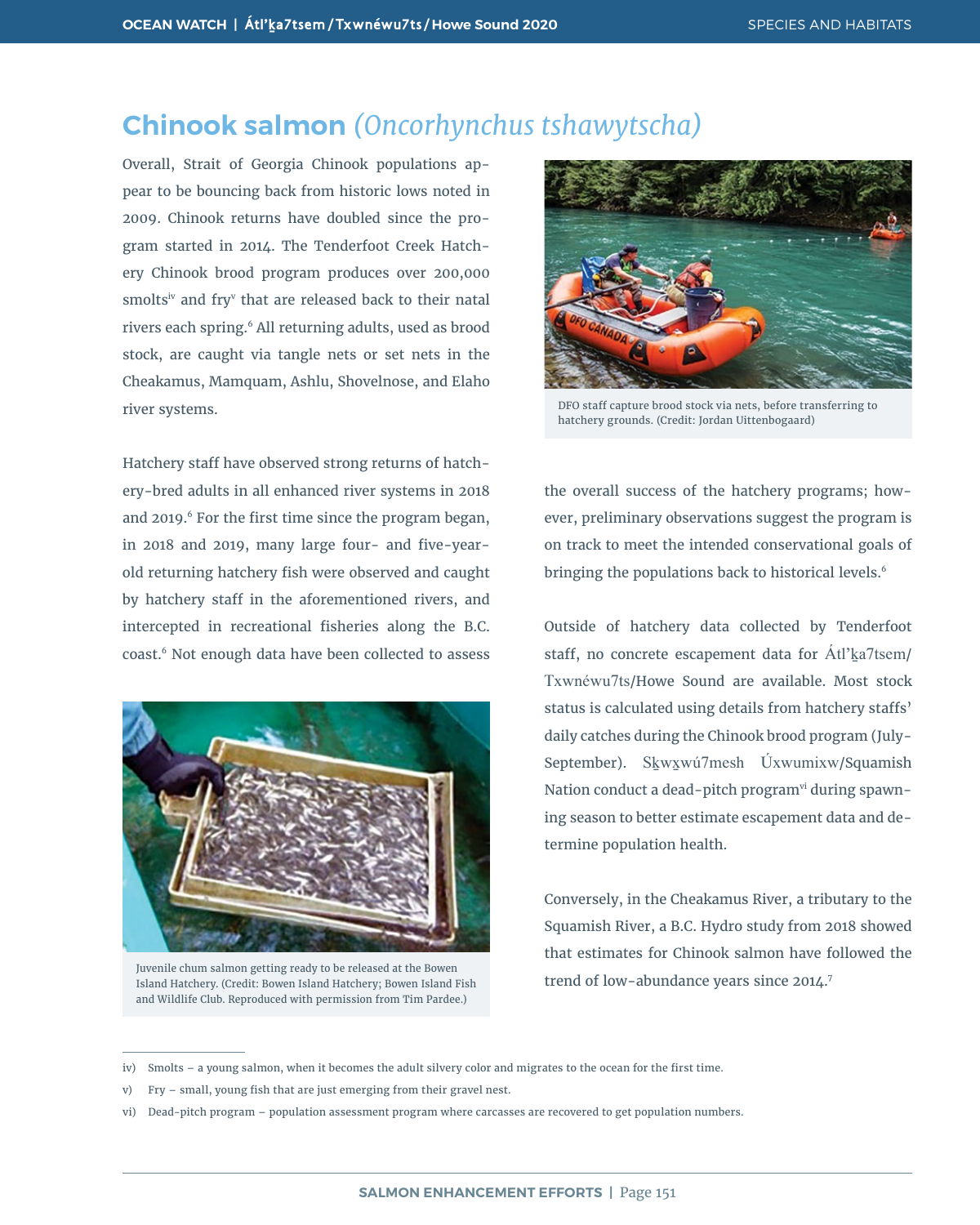#### **Chum salmon** *(O. keta)*

The Tenderfoot Hatchery began a long-term chum stocking program in 2012 in response to low stocks in the Squamish River system (Figure 1). This program identifies suitable watercourses for an enhancement period, whereby chum fry are released annually for four years. At the conclusion of the four years, another suitable watercourse is selected, and the program continues. Enhanced watercourses are more accessible, with appropriate habitat for chum salmon. Data from 2017 onwards have not yet been analyzed. Chum returns remain below the long-term average; however, with the introduction of hatchery chum throughout the Atl'ka7tsem/Txwnéwu7ts/Howe Sound watershed, chum returns in the area are increasing, especially in urban settings.6 Additionally, as of November 2019, the recreational chum salmon fishery was closed.<sup>8</sup>





**Figure 1:** Number of chum salmon released per year at sites within Tenderfoot Hatchery's stocking program. Note increased efforts in 2012,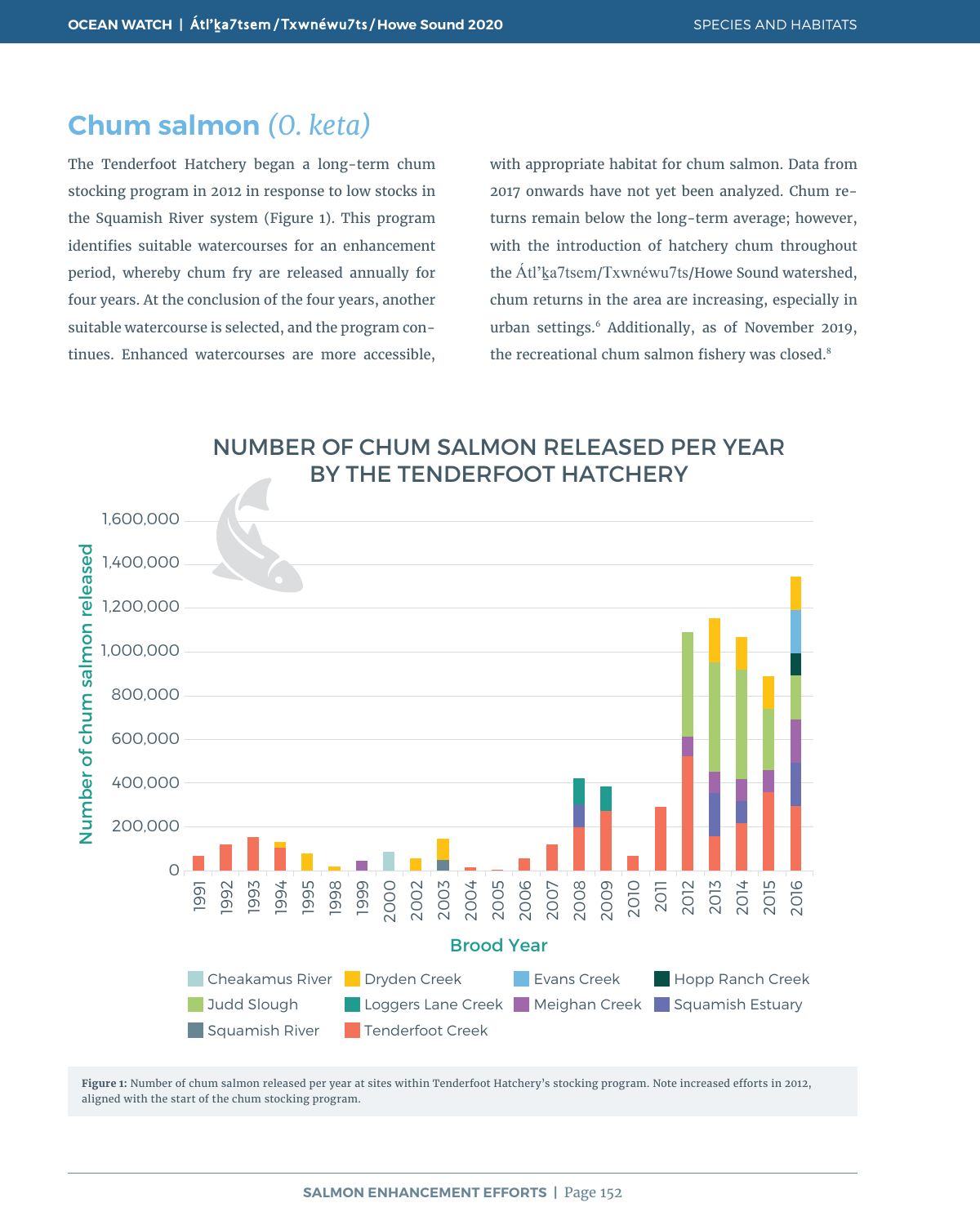#### **Pink salmon** *(O. gorbuscha)*

Pink salmon return to spawn every two years. The population occurring throughout Atl'ka7tsem/Txwnéwu7ts/Howe Sound return in odd years.<sup>9</sup> In 2013 and 2015, large returns of pink salmon (*Oncorhynchus gorbuscha*) were recorded in the Squamish River by Tenderfoot Hatchery staff, prompting the unheard-of opening of a commercial fishery for this species in the area in 2013 (see [Salmon,](https://oceanwatch.ca/howesound/wp-content/uploads/sites/2/2016/12/OceanWatch-HoweSoundReport-Salmon.pdf) OWHS 2017). However, due to a lack of comprehensive data, DFO scientists decided it was not prudent to allow a commercial fishery to continue.<sup>10</sup> The fishery was shut down in August 2015.<sup>11</sup>

Data from the Cheakamus River indicate there has been a decline in juvenile pink salmon abundance since 20157 with lower returns in 2017. In 2019, pink salmon returns rebounded in some river systems compared to 2017. Within the 2019 hatchery production plan for the Átl'ka7tsem/Txwnéwu7ts/Howe Sound area, there is a target to transfer 100,000 pink salmon eggs to the Tenderfoot Hatchery.<sup>12</sup>

After spawning occurs, young of year (YOY) salmonvii leave the watershed early the following year (even-numbered years). For 2012 and 2014, data from the Cheakamus River showed the mean abundance of YOY pink salmon to be unusually high compared to the previous and subsequent years (Figure 2).<sup>7</sup> Estimates of YOY

abundance were generated using a standard modelviii that estimates weekly abundance. Despite observations in rivers, no escapement data are available. Annual monitoring is ongoing by B.C. Hydro to gauge the impacts of the hydroelectric dam on fish populations of the Squamish River.

In September 2019, B.C. Hydro reduced the flow from Daisy Lake Dam into Cheakamus River, an event known as "ramping"ix. This ramping event caused water levels to fall, resulting in the stranding of hundreds of pink salmon.<sup>13</sup> Ramping down, in combination with low rainfall, resulted in large numbers of pink salmon dying off before spawning, potentially impacting future numbers.<sup>14</sup>



DFO catching broodstock. (Photo credit: Jordan Uittenbogaard)

vii) Young of Year (YOY) - salmon born within the past year.

viii) Standard model – BTSPAS Mark-recapture model, see Bonner and Schwarz 2011 for more information.

ix) Ramping – changing of the level of stream discharge by an upstream hydroelectric facility.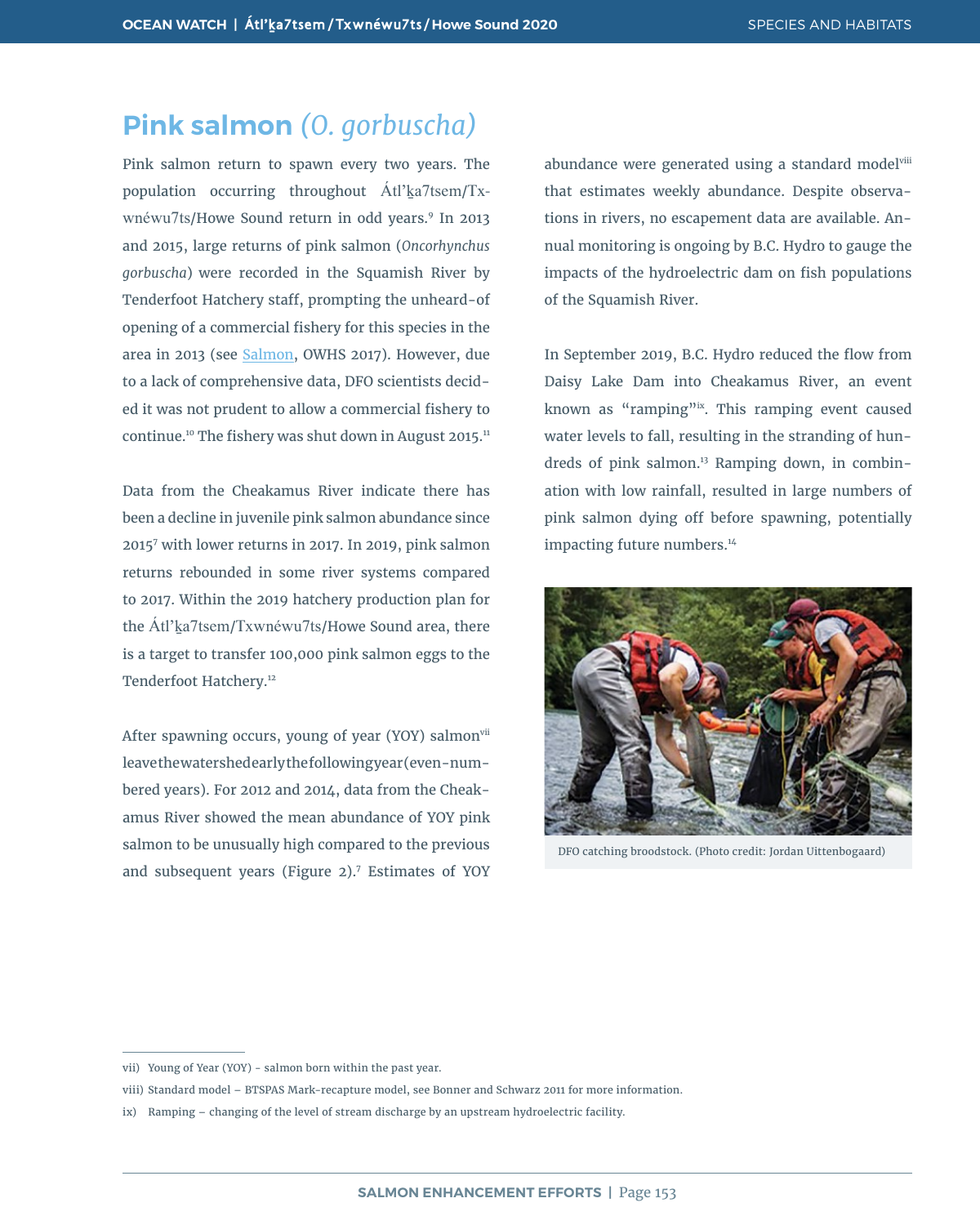#### **Coho salmon** *(O. kisutch)*

Coho escapement and return data are collected via passive count methods in Tenderfoot Creek, using a counting fence (see Methods). Based on these data, the coho stock status is considered healthy, with fairly consistent survival of hatchery fish for the past decade.10 Some coho stocks have seen dramatic decreas-

### **Sockeye salmon** *(O. nerka)*

Sockeye data are limited to some sockeye observations by hatchery staff in 2016 to 2019 during Chinook brood capture.10 The sockeye recreational fishery was es in returns due to high river levels upon their migration, in part due to flooding events and ramping. The Mamquam and Ashlu river systems have seen a decrease in numbers of returning adults due to high waterflows from these flooding events for the past five years.<sup>10</sup>

opened in August 2018 for areas within Atl'ka7tsem/ Txwnéwu7ts/Howe Sound (Subareas 28-1, 28-2 and 28-7), with a limit of four fish per day.<sup>15</sup>



**Figure 2.** Mean annual abundance estimates of young of year (YOY) pink salmon collected bi-yearly in the Cheakamus River from 2002 to 2018,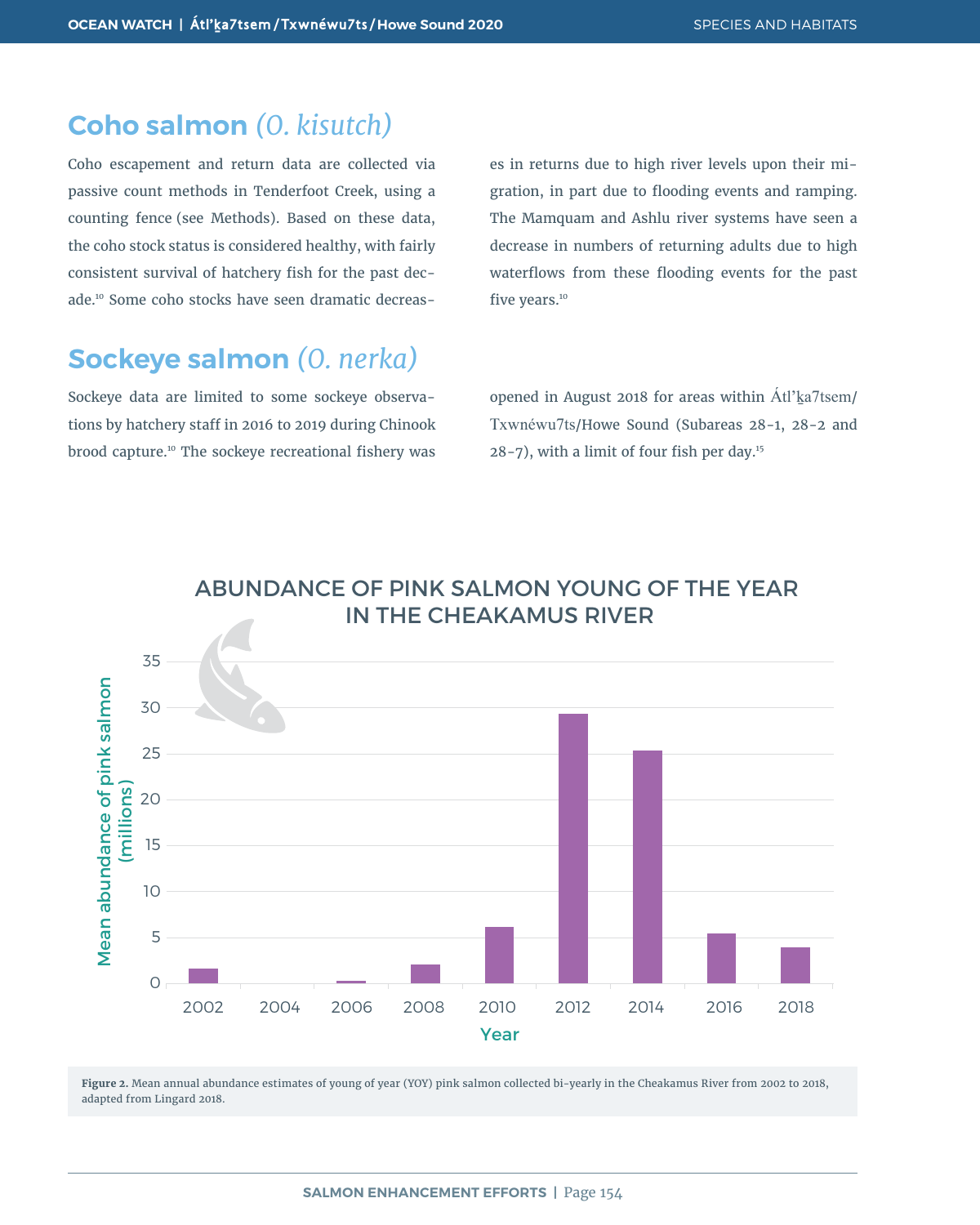### **Success Story**

**ELAHO RIVER PROJECT CHINOOK SALMON RESTORATION AND RELEASE**

Industrialization in the Elaho River area in the 1960s-70s resulted in blockages of part of the river canyon by large boulders and debris, impacting the flow regime of the river. The blockages effectively prevented salmon migration in the Elaho Valley watershed, leading to local extinction. Blasting to remove the boulders and restore key Chinook habitat was undertaken in November 2017 and September 2018 by Skwxwú7mesh Úxwumixw/Squamish Nation, Squamish River Watershed Society, and DFO, with funding from the Fish Habitat Restoration Initiative Fund and Pacific Salmon Foundation (see photos below of this location on different dates). Additional funding was received in 2019 from the B.C. Salmon Restoration and Innovation Fund.



The large boulder blocking the river. (Credit: Edith Tobe and Global Rock Works, 2019)



The boulder after it had been blasted apart. Boulder fragments were moved to allow water



flow to resume.

After the removal of the blockages from the river, a plan to introduce Chinook fry from Shovelnose Creek began in July 2019, when 5000 hatchery-raised Chinook fry were released into the upper Elaho River. Additional fry will be released each spring from the Tenderfoot Hatchery into this waterway to restore a natural spawning population of Chinook throughout the reaches of the Elaho River. Currently, 10,000 Shovelnose smolts are being reared to be released into the upper Elaho in May 2020.<sup>6</sup> Monitoring will be required to establish whether the barrier removal was effective, and whether the population has been re-established successfully.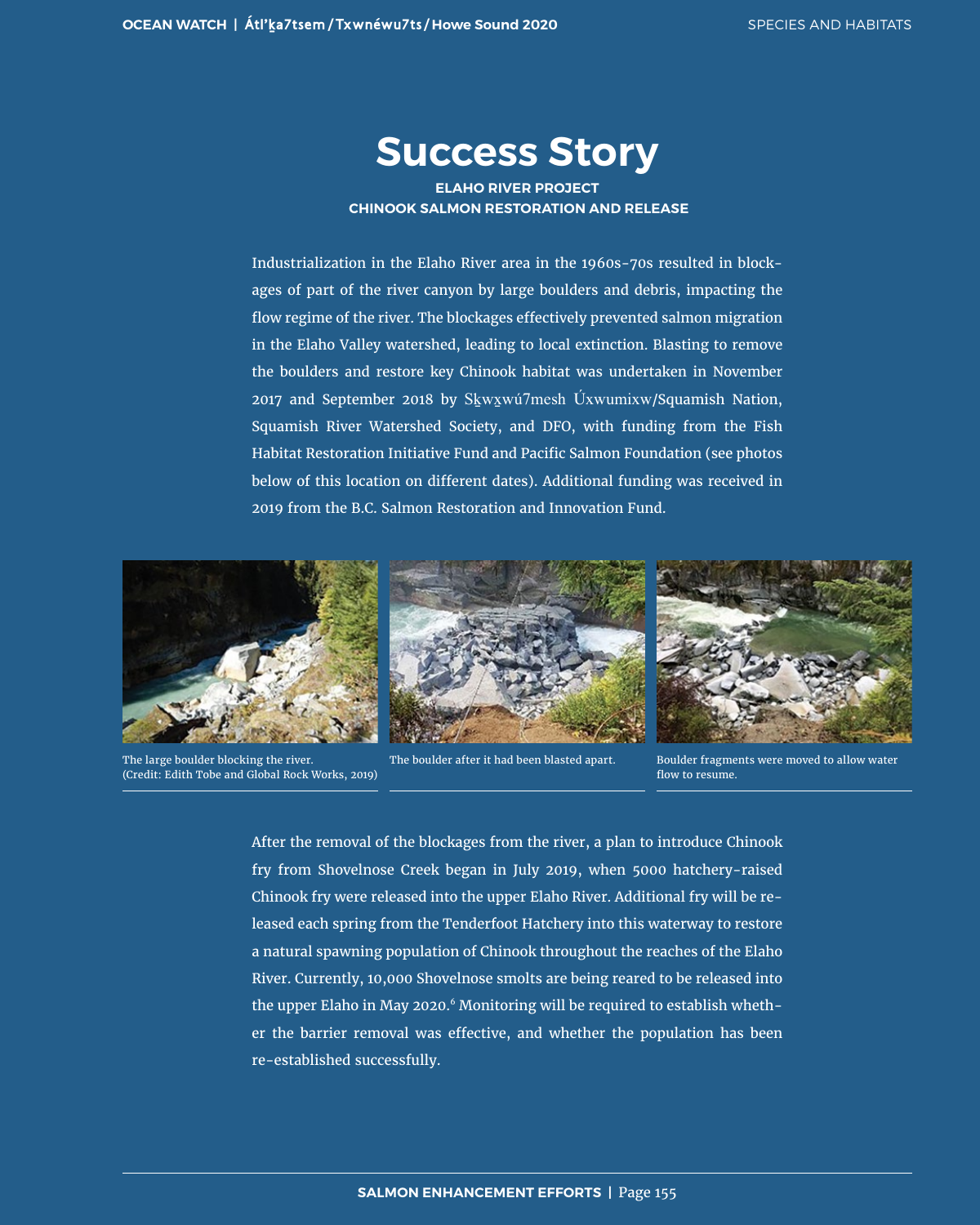# **What are the potential impacts of climate change on salmon species?**

Pacific salmon has been identified as one of the most vulnerable species groups to climate change in B.C.<sup>2</sup> Ocean warming and changes in river water conditions, including temperature, timing and discharge levels (see [Streamflow](https://oceanwatch.ca/howesound/wp-content/uploads/sites/2/2016/12/OceanWatch-HoweSoundReport-Streamflows.pdf), OWHS 2017) were identified as the greatest threats due to impacts on migration, growth and survival of various life stages. Salmon that spend more time in freshwater (i.e., river-type<sup>x</sup> Chinook) have been experiencing higher population de-

clines than those that spend less time in freshwater (i.e., pink, chum, river-type sockeye, and ocean-type Chinook), suggesting that climate change will have different impacts on different species.<sup>9</sup> Other threats include ocean acidification (see Ocean Acidification, OWHS 2020) that could have impacts on the food web by limiting prey availability and potentially increase harmful algal blooms that could trigger mass fish kills.<sup>2</sup>

# **What has been done since 2017?**

The table below reports on progress made on recommended actions from the previous 2017 article, where identified. Many of these require ongoing action.

| <b>2017 ACTION</b>                                                                        | <b>ACTION TAKEN</b>                                                                                                                                                                                                                                                                                                                                                                                                                                                                                                                                                                                                                                                                                                                                                                                                                                                     |
|-------------------------------------------------------------------------------------------|-------------------------------------------------------------------------------------------------------------------------------------------------------------------------------------------------------------------------------------------------------------------------------------------------------------------------------------------------------------------------------------------------------------------------------------------------------------------------------------------------------------------------------------------------------------------------------------------------------------------------------------------------------------------------------------------------------------------------------------------------------------------------------------------------------------------------------------------------------------------------|
| <b>INDIVIDUAL AND ORGANIZATION ACTIONS</b>                                                |                                                                                                                                                                                                                                                                                                                                                                                                                                                                                                                                                                                                                                                                                                                                                                                                                                                                         |
| Join local restoration efforts to help monitor<br>and maintain freshwater salmon habitat. | • A number of restoration efforts have been made in the<br>Squamish River and central Squamish Estuary in the last<br>three years. Details can be found in Squamish Estuary, OWHS<br>2020. Examples include the Central Estuary Restoration<br>Project (CERP), which is ongoing, and repair and maintenance<br>of channel intakes at Ashlu Creek. See Resources for more<br>information, and links to the Squamish River Watershed<br>Society (SRWS) website (www.squamishwatershed.com).<br>· Since the publication of the previous report, another citizen<br>science project, in conjunction with DFO, relating to salmon,<br>commenced (2019). Various creeks within Howe Sound with<br>salmonid-bearing habitat are monitored for temperature by<br>volunteers from various Streamkeeper groups. Additional<br>details can be found in Citizen Science, OWHS 2020. |

x) River-type – young fish remain in fresh water longer than the ocean-type and are therefore larger when entering saltwater. Adults return earlier to fresh water than the ocean-type and remain there longer before spawning.<sup>14</sup>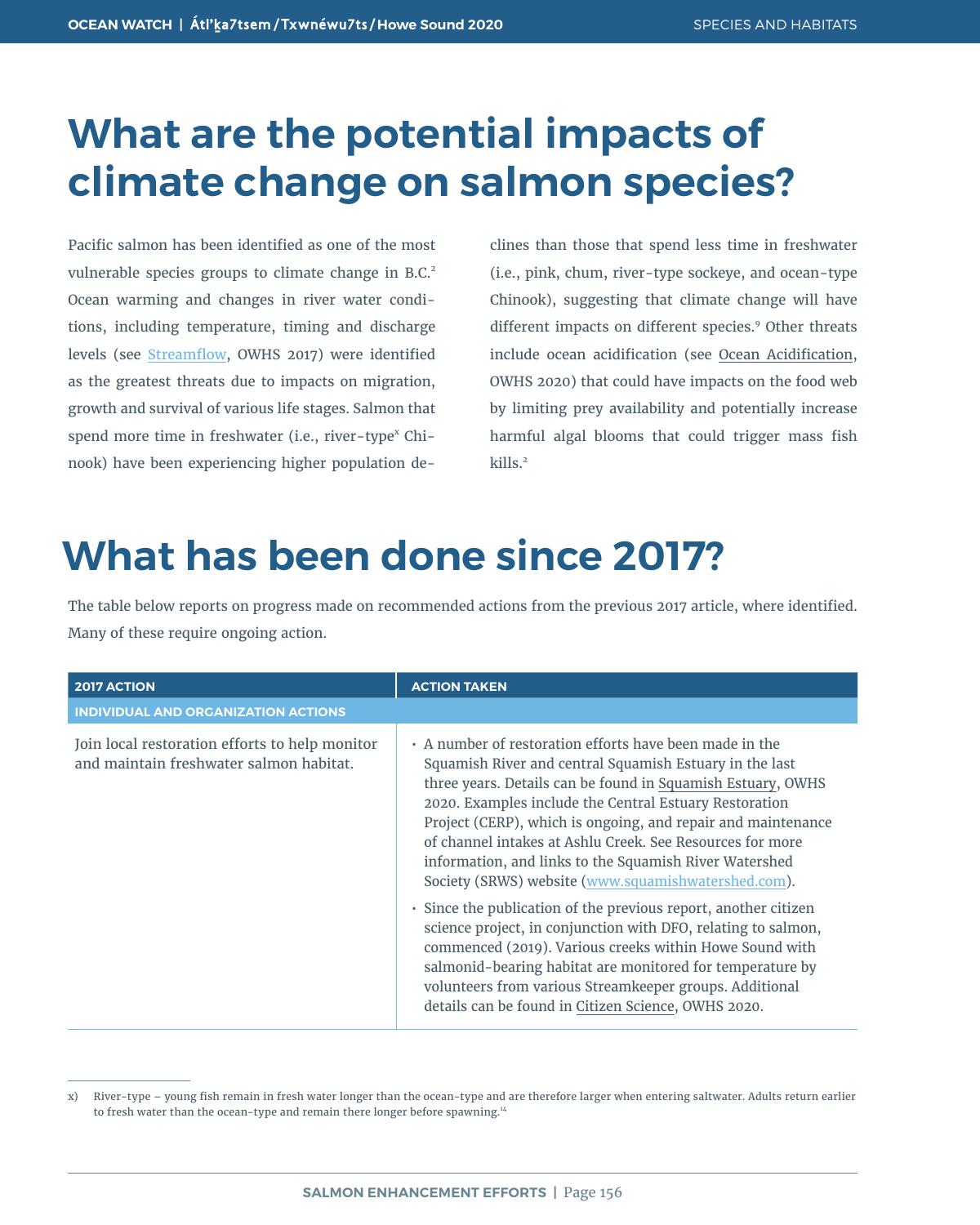| 2017 ACTION                                                                                                                                                                                                                                                                                                                                                                                                                                                                                                                                                                 | <b>ACTION TAKEN</b>                                                                                                                                                                                                                                                                                                                                                                                                                                                                                                                                                                          |
|-----------------------------------------------------------------------------------------------------------------------------------------------------------------------------------------------------------------------------------------------------------------------------------------------------------------------------------------------------------------------------------------------------------------------------------------------------------------------------------------------------------------------------------------------------------------------------|----------------------------------------------------------------------------------------------------------------------------------------------------------------------------------------------------------------------------------------------------------------------------------------------------------------------------------------------------------------------------------------------------------------------------------------------------------------------------------------------------------------------------------------------------------------------------------------------|
| <b>GOVERNMENT ACTIONS AND POLICY</b>                                                                                                                                                                                                                                                                                                                                                                                                                                                                                                                                        |                                                                                                                                                                                                                                                                                                                                                                                                                                                                                                                                                                                              |
| Increase focus on data collection in order<br>to get accurate, high-quality counts of<br>spawners. Use tagging methods over visual<br>counts where feasible.                                                                                                                                                                                                                                                                                                                                                                                                                | · In 2018, a new five-year Wild Salmon Policy Implementation<br>Plan was released by DFO with the assistance of public<br>consultation. This plan aims to standardize monitoring in order<br>to assess salmon stocks more accurately. Notably, it concludes<br>that the goals can only be achieved with the support and<br>collaboration of the community.                                                                                                                                                                                                                                   |
|                                                                                                                                                                                                                                                                                                                                                                                                                                                                                                                                                                             | · DFO is developing a new parentage-based tagging system that<br>could enable higher accuracy and greater coverage of juvenile<br>salmon identification.                                                                                                                                                                                                                                                                                                                                                                                                                                     |
|                                                                                                                                                                                                                                                                                                                                                                                                                                                                                                                                                                             | · Pacific Salmon Explorer - An online tool is being developed<br>by the Pacific Salmon Foundation that incorporates data on<br>salmon populations and habitats into an interactive map (www.<br>salmonexplorer.ca). Five regions on the B.C. coast are covered:<br>Nass, Skeena, Central Coast, Fraser, and Vancouver Island<br>& Mainland Inlets. The latter two are still in progress, with<br>Howe Sound falling under the Mainland Inlets region. A link is<br>provided in Resources. Funding for this project was provided by<br>government, community groups and philanthropic donors. |
| 1. Increase support for community habitat<br>restoration efforts including spawning<br>channels, rearing channels, reconnection of<br>side channels and weirs.<br>2. Reclaim and rehabilitate estuary<br>habitat that has been modified by past<br>development.<br>3. Promote and fund the rehabilitation of<br>modified rivers and streams such that<br>salmon habitat is enhanced. This includes<br>promoting shaded riparian areas to help<br>maintain cooler stream temperatures.<br>4. Recognize the importance of estuary habitat<br>for spawning and rearing salmon. | Applies to all four actions<br>· The Coastal Restoration Fund has provided support to two<br>community groups operating in the Sound (SRWS and<br>SeaChange Marine Conservation Society) in part to restore<br>estuarine habitat for Pacific salmon.<br>• Research and remediation efforts have increased in the area<br>with the support from Government (as detailed in "What is<br>being done" above).                                                                                                                                                                                    |
| Continue to monitor water quality and<br>treatment, and support ongoing remediation<br>at Britannia Mine.                                                                                                                                                                                                                                                                                                                                                                                                                                                                   | Golder Associates continues to undertake environmental<br>monitoring in the vicinity of the historical contamination site,<br>on behalf of the provincial government.                                                                                                                                                                                                                                                                                                                                                                                                                        |
| Increase monitoring and enforcement of<br>fishery limits, openings and closures.                                                                                                                                                                                                                                                                                                                                                                                                                                                                                            | According to the Integrated Fisheries Management Plan<br>2018-2019, the current compliance strategy aims to utilize<br>technology to monitor and to work with stakeholders to<br>improve regulatory compliance.                                                                                                                                                                                                                                                                                                                                                                              |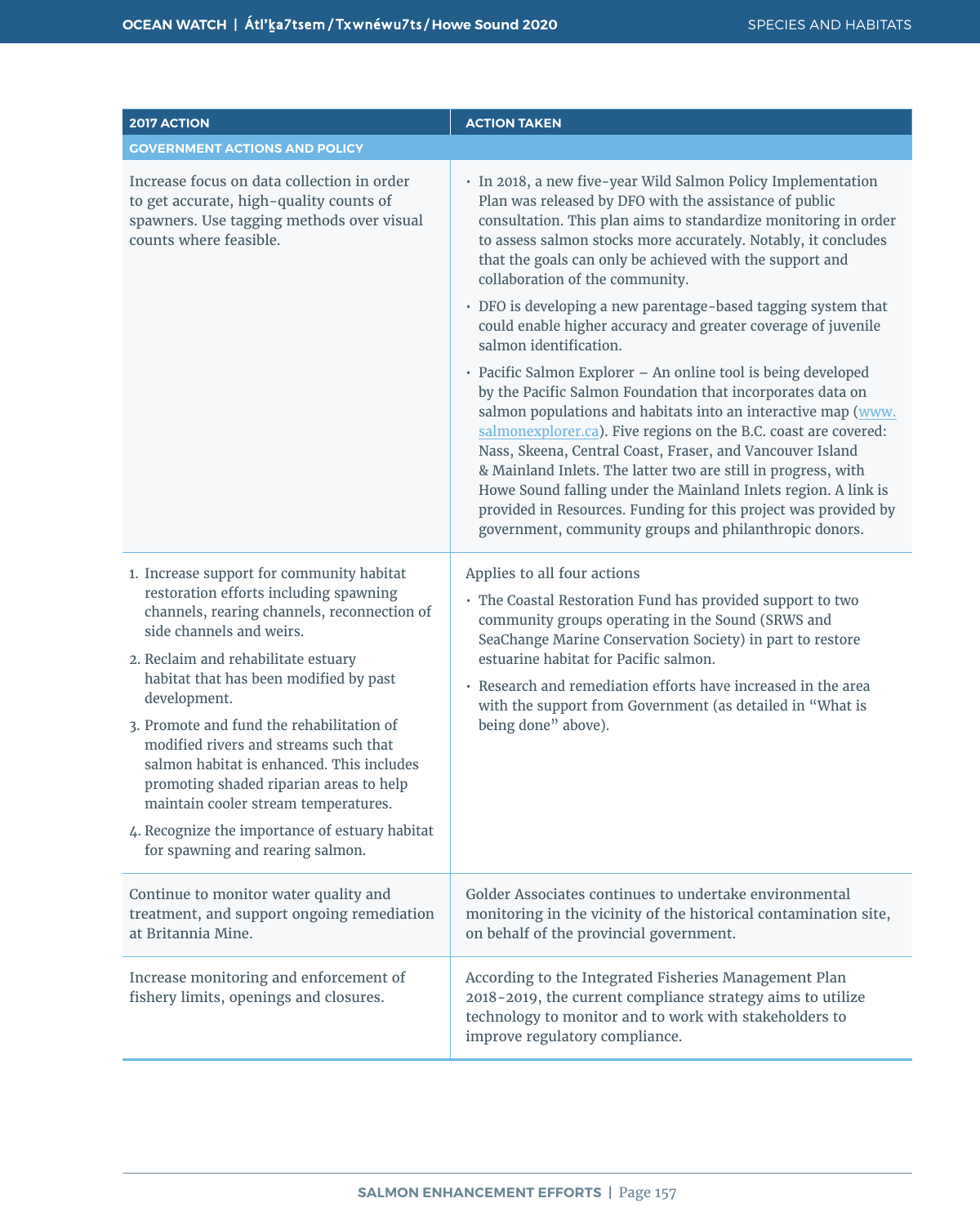# **What can you do?**

A detailed overview of recommended actions relating to climate change is included in *The path to zero carbon municipalities* (OWHS 2020). In some cases, no progress was identified on previous recommended actions; these remain listed below. Additional actions marked as **NEW** also follow.

#### **Individual and Organization Actions:**  $\frac{d}{dx}$

- Monitor fishery status and limits. Ensure you are fishing within current regulations.
- Eat sustainable seafood, look for the Ocean Wise symbol in restaurants and grocery stores.

#### **Government Actions and Policy:** 而

- Protect all estuary habitats from residential, commercial, or industrial development.
- Increase public education on the status of salmon, and how people can help salmon stocks recover.
- **NEW** Establish citizen enforcement officers throughout the Sound, who are granted limited enforcement powers, such as checking catch size, species, and fishing method, and handing out fines for fisheries infringements.

# **Methods**

All coho and chum estimates are approximated using counting fences. Counting fences are placed instream, blocking the width of the river, apart from a small diversion channel. The migrating salmon must swim through this narrower channel, where they are counted. The diversion channels often have a white bottom, in contrast to the salmon, making them easier to count.

Chinook status stock methodology is based on catch per unit efforts of hatchery netting program. Deadpitch numbers are also used. Long-term monitoring in remote river systems such as the Elaho River will

include environmental DNA (eDNA) sampling to determine the extent of usage in the upper reaches by all life stages of chinook salmon.

A brief literature scan was undertaken using ResearchGate and Google Scholar to find new articles relating to salmon and climate change, released since 2017. Key words used included a combination of salmon, climate change, B.C., Canada, Pacific, ocean acidification.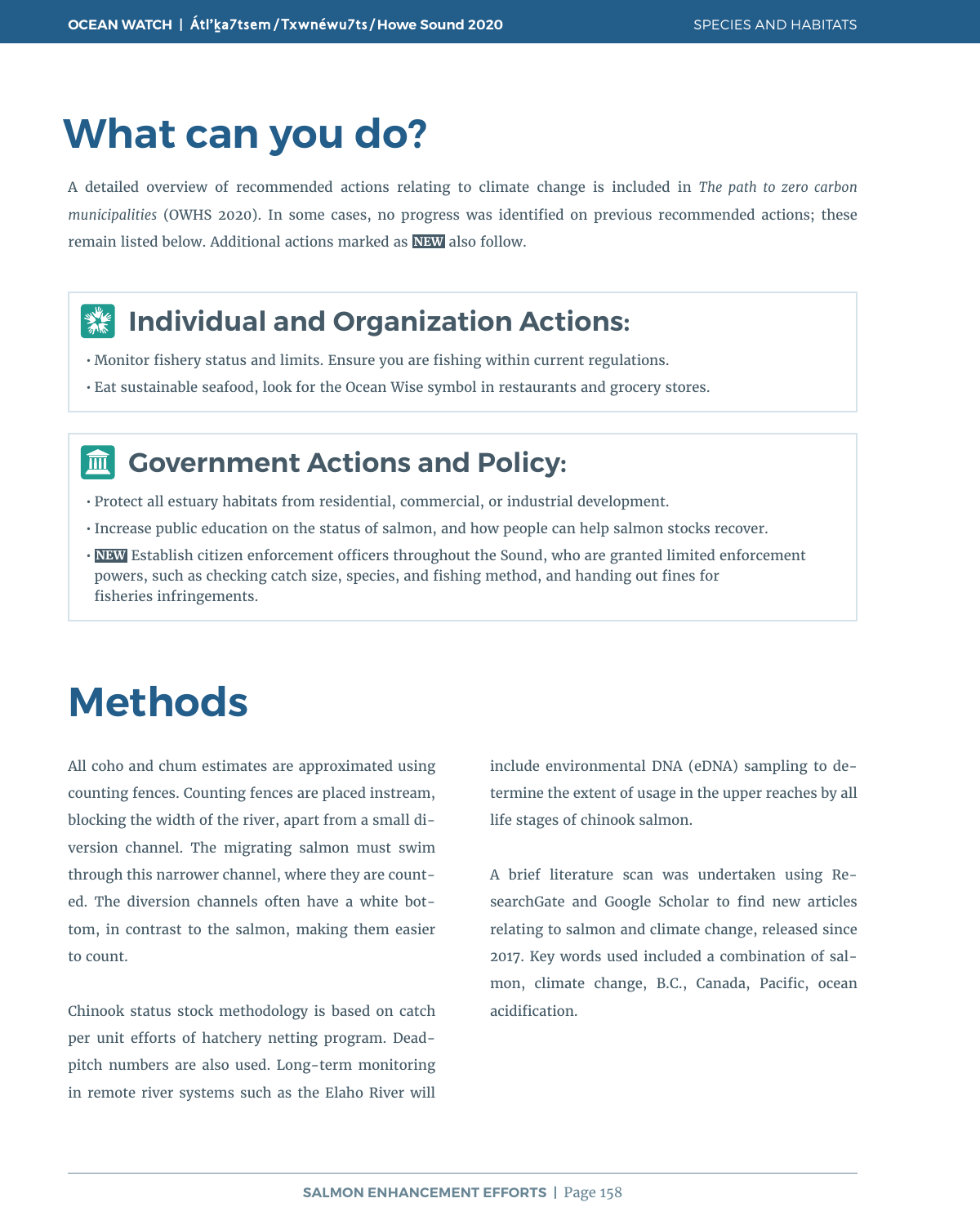### **Resources**

Bonner, S.J. and Schwarz, C.J. 2011. Smoothed Estimates for Time-Stratified Mark-Recapture Experiments using Bayesian P-Splines. Biometrics. 27pp. [http://people.stat.sfu.ca/~cschwarz/Consulting/](http://people.stat.sfu.ca/~cschwarz/Consulting/Trinity/Phase2/BTSPAS-talks/Bonner-Schwarz-2010-BTSPAS/biometrics_paper.pdf) [Trinity/Phase2/BTSPAS-talks/Bonner-Schwarz-](http://people.stat.sfu.ca/~cschwarz/Consulting/Trinity/Phase2/BTSPAS-talks/Bonner-Schwarz-2010-BTSPAS/biometrics_paper.pdf)[2010-BTSPAS/biometrics\\_paper.pdf](http://people.stat.sfu.ca/~cschwarz/Consulting/Trinity/Phase2/BTSPAS-talks/Bonner-Schwarz-2010-BTSPAS/biometrics_paper.pdf)

Bowen Island Fish and Wildlife Club: Salmon Enhancement, Streamkeeping and Education Since 1967. [http://www.bowenhatchery.org/hatchery/](http://www.bowenhatchery.org/hatchery/hatchery-production/) [hatchery-production/](http://www.bowenhatchery.org/hatchery/hatchery-production/). Accessed October 15, 2019.

DFO 2018b. Wild Salmon Policy 2018-2022 Implementation Plan. 48pp. [http://www.pac.dfo](http://www.pac.dfo-mpo.gc.ca/fm-gp/mplans/smon-sc-cs-ifmp-pgip-sm-eng.html)[mpo.gc.ca/fm-gp/mplans/smon-sc-cs-ifmp-pgip](http://www.pac.dfo-mpo.gc.ca/fm-gp/mplans/smon-sc-cs-ifmp-pgip-sm-eng.html)[sm-eng.html](http://www.pac.dfo-mpo.gc.ca/fm-gp/mplans/smon-sc-cs-ifmp-pgip-sm-eng.html). Accessed October 15, 2019.

Masse Environmental Consultants Ltd. 2018. Fish Passage Planning: Cheakamus River Watershed. Prepared for Ministry of Environment and Climate Change and Fish and Wildlife Compensation Program. 14pp. [http://a100.](http://a100.gov.bc.ca/appsdata/acat/documents/r54577/Cheakamus_River_Fish_Passage_Data_Analysis_201805_1556565528294_6562229029.pdf) [gov.B.C..ca/appsdata/acat/documents/r54577/](http://a100.gov.bc.ca/appsdata/acat/documents/r54577/Cheakamus_River_Fish_Passage_Data_Analysis_201805_1556565528294_6562229029.pdf) [Cheakamus\\_River\\_Fish\\_Passage\\_Data\\_](http://a100.gov.bc.ca/appsdata/acat/documents/r54577/Cheakamus_River_Fish_Passage_Data_Analysis_201805_1556565528294_6562229029.pdf) [Analysis\\_201805\\_1556565528294\\_6562229029.pdf](http://a100.gov.bc.ca/appsdata/acat/documents/r54577/Cheakamus_River_Fish_Passage_Data_Analysis_201805_1556565528294_6562229029.pdf) Accessed October 23, 2019.

Neville. C, 2018. Juvenile Salmon in the Strait of Georgia 2018. State of the Physical, Biological and Selected Fishery Resources of Pacific Canadian Marine Ecosystems in 2018, 43: 210-213 [https://www.dfo-mpo.gc.ca/oceans/publications/](https://www.dfo-mpo.gc.ca/oceans/publications/soto-rceo/2017/index-eng.html) [soto-rceo/2017/index-eng.html](https://www.dfo-mpo.gc.ca/oceans/publications/soto-rceo/2017/index-eng.html)

Tobe, E. 2017. Upper Squamish River Habitat Restoration Project. Squamish River Watershed Society. Prepared for Fish and Wildlife Compensation Program. 21pp. [http://a100.gov.B.C..](http://a100.gov.bc.ca/appsdata/acat/documents/r52764/COA_F17_F_1342_1507328704552_7326392015.pdf) [ca/appsdata/acat/documents/r52764/COA\\_F17](http://a100.gov.bc.ca/appsdata/acat/documents/r52764/COA_F17_F_1342_1507328704552_7326392015.pdf) [\\_F\\_1342\\_1507328704552\\_7326392015.pdf](http://a100.gov.bc.ca/appsdata/acat/documents/r52764/COA_F17_F_1342_1507328704552_7326392015.pdf) Accessed October 15, 2019.

Tobe, E. 2019. Squamish Estuary Salmon Habitat Recovery Project. Squamish River Watershed Society. Prepared for Fish and Wildlife Compensation Program. 22pp. [http://a100.gov.B.C..](http://a100.gov.bc.ca/appsdata/acat/documents/r57513/COA_F19_F_2603_1569264535417_9263576779.pdf) [ca/appsdata/acat/documents/r57513/COA\\_F19](http://a100.gov.bc.ca/appsdata/acat/documents/r57513/COA_F19_F_2603_1569264535417_9263576779.pdf) [\\_F\\_2603\\_1569264535417\\_9263576779.pdf](http://a100.gov.bc.ca/appsdata/acat/documents/r57513/COA_F19_F_2603_1569264535417_9263576779.pdf) Accessed October 22, 2019.